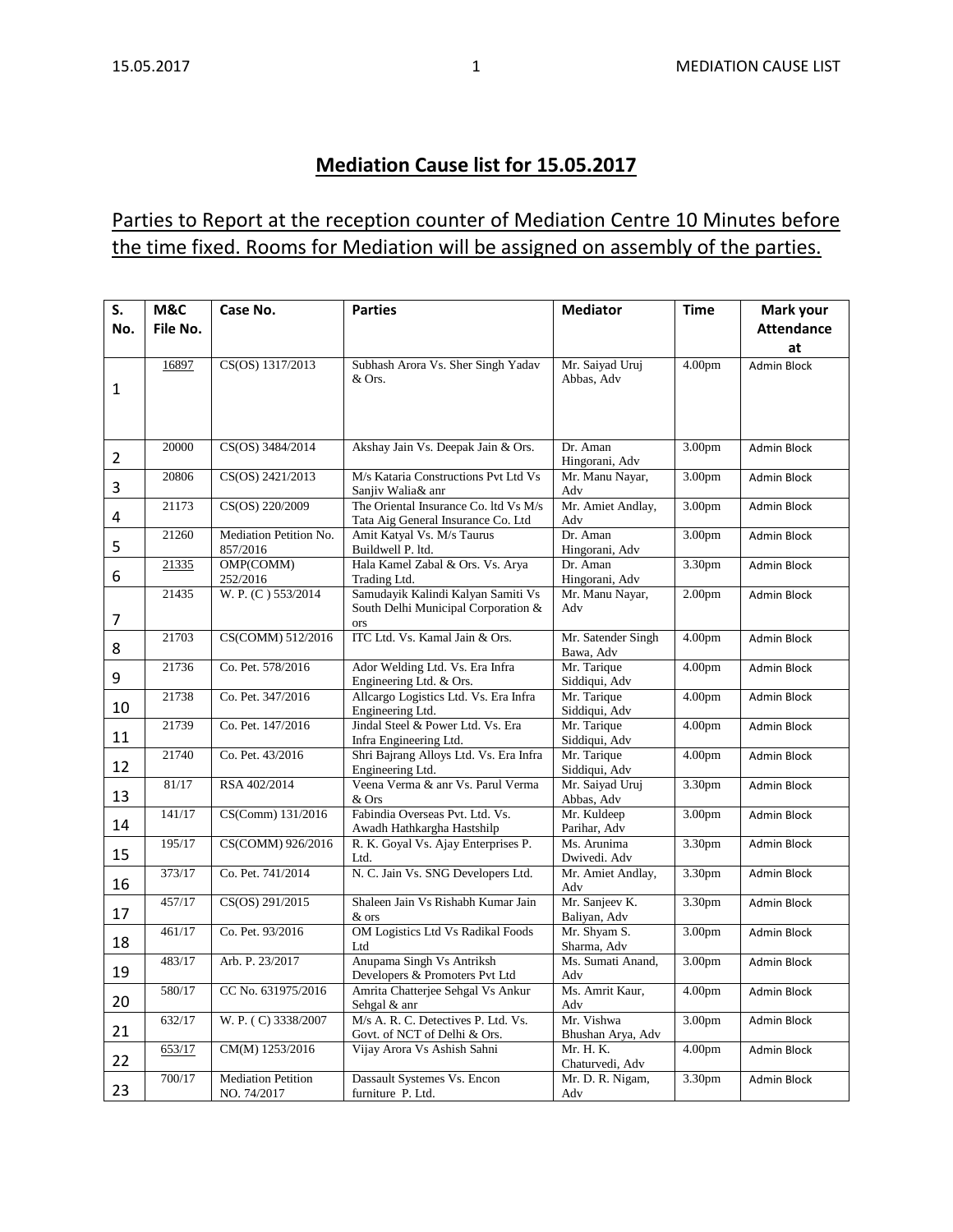| 24 | 701/17 | <b>Mediation Petition</b><br>NO. 75/2017  | Dassault Systemes Vs. Sarda Magnets<br>Group                                           | Mr. D. R. Nigam,<br>Adv         | 3.30pm             | <b>Admin Block</b> |
|----|--------|-------------------------------------------|----------------------------------------------------------------------------------------|---------------------------------|--------------------|--------------------|
| 25 | 703/17 | <b>Mediation Petition</b><br>NO. 77/2017  | Dassault Systemes Vs. Ipack India P.<br>Ltd.                                           | Mr. D. R. Nigam,<br>Adv         | 3.30pm             | Admin Block        |
| 26 | 763/17 | CS(Comm) 92/2016                          | Louis Vuitton Malletier Vs Tarundeep<br>Singh & ors                                    | Mr. Rajesh Arya,<br>ADv         | 4.00pm             | Admin Block        |
| 27 | 843/17 | FAO 365/2010                              | Kanta Trehan & ors Vs Harish Nayyar<br>& ors                                           | Mr. Satender Singh<br>Bawa, Adv | 3.00 <sub>pm</sub> | Admin Block        |
| 28 | 853/17 | <b>Mediation Petition</b><br>NO. 125/2017 | Varun Kapur Vs Srishti Sethi                                                           | Ms. Anjali Vohra,<br>Adv        | 3.00 <sub>pm</sub> | Admin Block        |
| 29 | 911/17 | W. P. (C)6000/2016                        | Sawan Public School Vs Dorothy<br>Angelina Gottlieb & anr                              | Mr. Arun Kumar<br>Satija, Adv   | 4.00 <sub>pm</sub> | Admin Block        |
| 30 | 932/17 | Arb. P. 525/2016                          | Prithiviraj Thareja & Anr vs. Coffee<br>Day Global Ltd                                 | Mr. Rajesh Arya,<br>ADv         | 4.30pm             | Admin Block        |
| 31 | 942/17 | Mat. App. (F.C.)<br>187/2016              | Abhishek Asthana Vs Pooja Asthana                                                      | Ms. Vandana<br>Khurana, Adv     | 2.30 <sub>pm</sub> | Admin Block        |
| 32 | 947/17 | <b>Mediation Petition</b><br>133/2017     | Reshma T. Inamdar Vs Dhiraj Gupta                                                      | Ms. Anjali Vohra,<br>Adv        | 3.00pm             | Admin Block        |
| 33 | 18451  | RSA 151/2004                              | Ram Mehar Vs. Om Prakash Etc.                                                          | Mr. Baljit Singh<br>Dhir, Adv.  | 3.00pm             | Extn. Block        |
| 34 | 19935  | CS(OS) 1129/2015                          | Harmeet Kaur Singh Vs. Kimmi Brara<br>& Ors                                            | Ms. Veena Ralli,<br>Adv         | 5.00pm             | Extn. Block        |
| 35 | 19944  | CS(OS) 1925/2015                          | Kanchan Deshpande Vs. Indrani<br>Barooah & Ors.                                        | Mr. Atul Bhuchar,<br>Adv        | 4.00 <sub>pm</sub> | Extn. Block        |
| 36 | 20813  | CS(Comm) 728/2016                         | <b>Staar Surgical Company Vs Biotech</b><br>Vision Care Pvt Ltd & anr                  | Mr. Arun Kumar<br>Sharma, Adv   | 1.30pm             | Extn. Block        |
| 37 | 20928  | CS(OS) 1250/2014                          | Rama Krishna Electro Components<br>Pvt Ltd Vs M/s High Ground<br>Enterprises Ltd       | Mr. Kamal Kumar<br>Ghei, Adv    | 3.30pm             | Extn. Block        |
| 38 | 21225  | Mediation Petition No.<br>849/2016        | Guni Sasspal Vs. Manuj Sasspal &<br>Ors.                                               | Ms. Kamlesh<br>Mahajan, Adv     | 3.00PM             | Extn. Block        |
| 39 | 21267  | CS(OS) 3178/2014                          | Pradeep Kumar Vs. Sameer Singh                                                         | Ms. Kusum Dhalla,<br>Adv        | 2.00 <sub>pm</sub> | Extn. Block        |
| 40 | 21284  | CS(OS) 137/2014                           | Autodesk Inc & anr Vs T N Varma &<br>ors                                               | Ms. Sushma Tyagi,<br>Adv        | 1.00pm             | Extn. Block        |
| 41 | 21557  | FAO(OS) 324/2016                          | Zameer Ahmad Vs Suriaya Parveen &<br>ors                                               | Ms. Jasbir Kaur,<br>Adv         | 2.00 <sub>pm</sub> | Extn. Block        |
| 42 | 21659  | Crl. M. C. 1521/2015                      | Surendra Mehtani Vs State & ors                                                        | Mr. Baljit Singh<br>Dhir, Adv.  | 3.30pm             | Extn. Block        |
| 43 | 21781  | Mediation Petition No.<br>931/2016        | Shiv charan Dass Vs. M/s Subba<br>Microsystems Ltd. & Ors.                             | Ms. Neelam<br>Rathore, Adv      | 3.30pm             | Extn. Block        |
| 44 | 95/17  | Crl. M. C. 5056/2015                      | Kamla Devi Vs. State (Delhi<br>Administration) & anr                                   | Ms. Shobhana<br>Takiar, Adv     | 3.00pm             | Extn. Block        |
| 45 | 107/17 | RFA 935/2016                              | Jai Kishan Vs. Jai Bhagwan                                                             | Mr. Rajiv Aneja,<br>Adv         | 2.30 <sub>pm</sub> | Extn. Block        |
| 46 | 121/17 | CS(OS) 435/2016                           | Lalit Verma Vs. Gopal Verma & Ors                                                      | Mr. Manoj Ranjan<br>Sinha, Adv  | 3.00pm             | Extn. Block        |
| 47 | 125/17 | CS(Comm) 1409/2016                        | Gautam Brothers Vs. Shaili Pradigm<br>Infratech $(P)$ Ltd. & Ors                       | Mr. Kewal Ahuja,<br>Adv         | 3.00pm             | Extn. Block        |
| 48 | 252/17 | Crl. M. C. 3915/2016                      | Nishant Krishan Yadav & Ors Vs.<br>Govt. Of NCT Delhi & anr                            | Mr. Rajiv Aggarwal,<br>Adv      | 4.00 <sub>pm</sub> | Extn. Block        |
| 49 | 289/17 | Crl. LP 310/2016                          | Pushpa Rani Vs. Ajit Singh & anr                                                       | Mr. Dalip Mehra,<br>Adv         | 2.30 <sub>pm</sub> | Extn. Block        |
| 50 | 292/17 | CS(OS) 650/2008                           | Girdhari Lal Batra Vs. Krishan Lal<br>Batra & Ors                                      | Ms. Kamlesh<br>Mahajan, Adv     | 2.30 <sub>pm</sub> | Extn. Block        |
| 51 | 401/17 | CS(COMM)<br>1162/2016                     | Super Cassettes Industries P. Ltd. Vs.<br>M/s Royal Services Diginet Vision P.<br>Ltd. | Ms. Isha Khanna,<br>Adv         | 3.000pm            | Extn. Block        |
| 52 | 431/17 | CS(Comm) 611/2016                         | Milestone Trade Links Vs. Yamuna<br>Industries Ltd. & Ors                              | Mr. Arun Rathi,<br>Adv          | 4.00 <sub>pm</sub> | Extn. Block        |
| 53 | 472/17 | Co. Pet. 657/2015                         | Sanjeev Agency Pvt. Ltd. Vs.<br>Accurate Transformers Ltd.                             | Ms. Neelam<br>Rathore, Adv      | 4.00 <sub>pm</sub> | Extn. Block        |
| 54 | 474/17 | CS(OS) 1185/2011                          | Jasbir Kaur Vs. Bhupender Singh<br>Bawa & Ors                                          | Mr. Arun Rathi,<br>Adv          | 3.00pm             | Extn. Block        |
| 55 | 482/17 | Bail Appln. 281/2017                      | Urmil Goyal Vs State of NCT of<br>Delhi                                                | Ms. Sonia Sharma,<br>Adv        | 2.00 <sub>pm</sub> | Extn. Block        |
| 56 | 624/17 | <b>Mediation Petition</b><br>63/2017      | Meenu Chawla Vs Deepak Sharma &<br>anr                                                 | Mr. Atul Bhuchar,<br>Adv        | 2.00 <sub>pm</sub> | Extn. Block        |